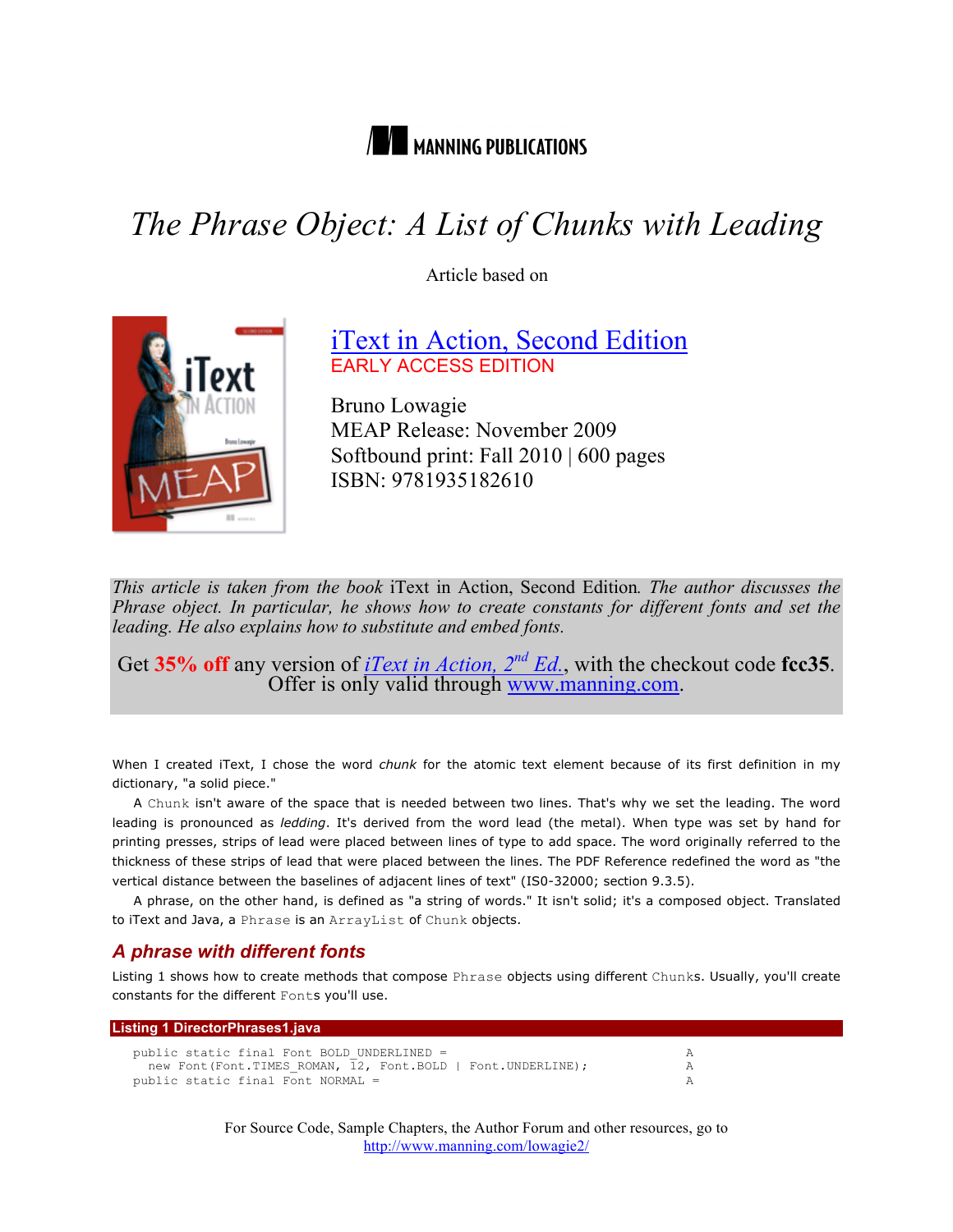```
new Font(Font.TIMES ROMAN, 12); A
public Phrase createDirectorPhrase(ResultSet rs)
  throws UnsupportedEncodingException, SQLException {
 Phrase director = new Phrase(); B
 director.add(new Chunk( C
  new String(rs.getBytes("name"), "UTF-8"), BOLD UNDERLINED)); C
 director.add(new Chunk(",", BOLD_UNDERLINED));<br>director.add(new Chunk(" ", NORMAL)); C
 director.add(new Chunk(" ", NORMAL));
 director.add( C
 new Chunk(new String(rs.getBytes("given_name"), "UTF-8"), NORMAL)); C
  return director;
}
A Creates different Font objects
```

```
B Creates a Phrase object
C Adds Chunks to the Phrase
```
In this example, we're going to list 80 directors from a movie database. The method createDirectorPhrase() produces the Phrase exactly the way we want it. It's good practice to create a factory class containing different createObject() methods if you need to create Chunk, Phrase, or other objects in a standardized way.

# *The leading of a phrase*

The method createDirectorPhrase() is used in listing 2. In this listing, we're showing five steps in the PDF creation process.

#### **Listing 2 DirectorPhrases1.java**

```
Document document = new Document();<br>PdfWriter.getInstance(document, new FileOutputStream(filename)); 2
PdfWriter.getInstance(document, new FileOutputStream(filename)); 2
document.open(); 3
DatabaseConnection connection = new HsqldbConnection("filmfestival");
Statement stm = connection.createStatement();
ResultSet rs = stm.executeQuery("SELECT name, given name"
 + "FROM film director ORDER BY name, given name");
while (rs.next() ) { \qquaddocument.add(createDirectorPhrase(rs)); 4<br>document_add(Chunk_NEWLINE); 4
  document.add(Chunk.NEWLINE); 4
} 4
stm.close();
connection.close();
document.close(); 5
1 Step 1: Create the Document
2 Step 2: Get an instance of PdfWriter
3 Step 3: Open the Document
4 Step 4: Add content
5 Step 5: Close the Document
```
Observe that we use the default leading in step #2.

#### **FAQ:**

*What is the default leading in iText?* If you don't define a leading, iText looks at the font size of the Phrase or Paragraph that is added to the document, and multiplies it by 1.5. For instance: if you have a Phrase with a font of size 10, the default leading is 15. For the default font, with default size 12, the default leading is 18.

In the next example, we'll change the leading with the method setLeading().

## *Database encoding versus the default charset used by the JVM*

In listing 1, some Strings were created using the encoding UTF-8 explicitly:

```
new String(rs.getBytes("given_name"), "UTF-8")
```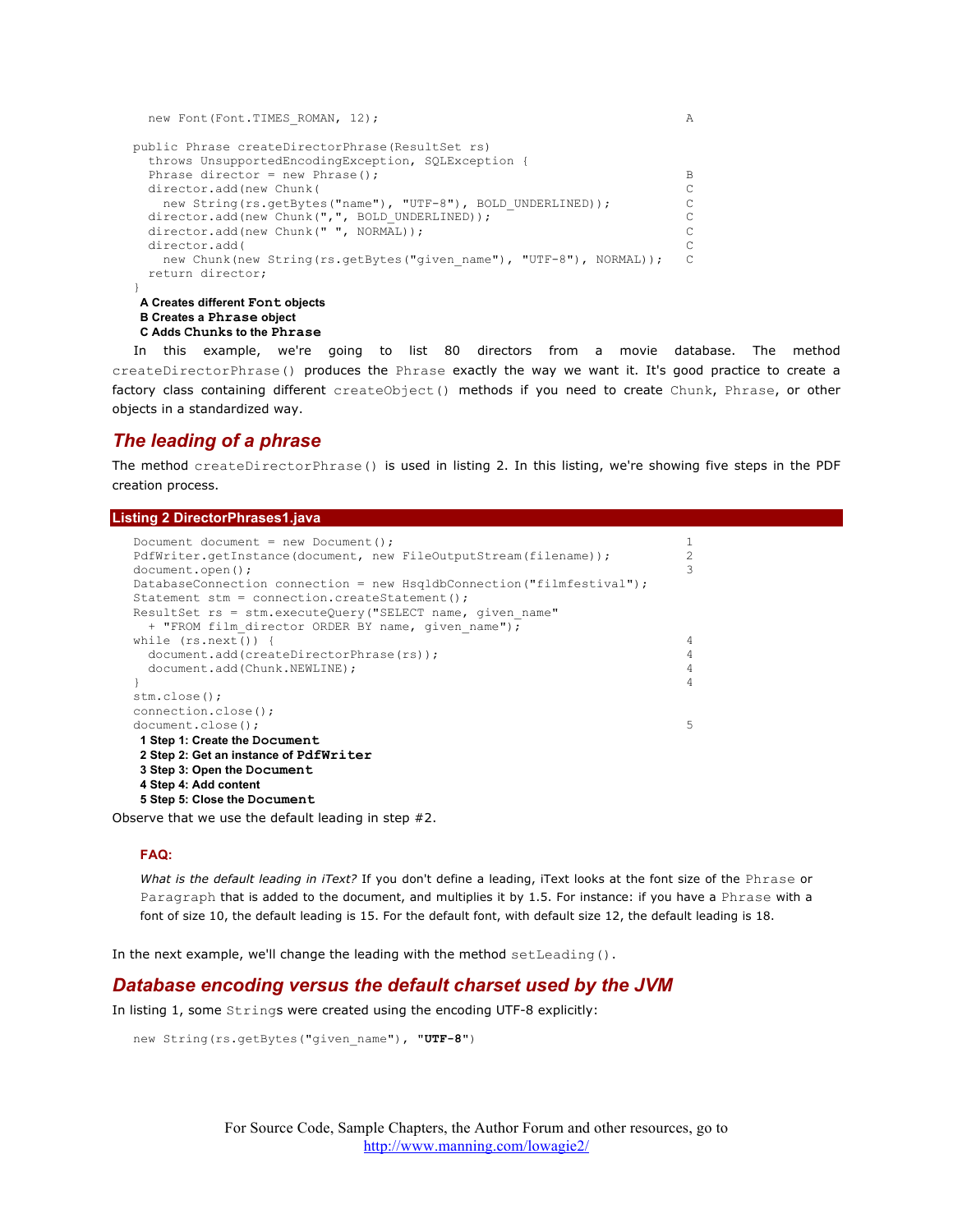That's because the database contains different names with special characters. If you look at the HSQL script filmfestival.script, you'll find INSERT statements like this:

```
INSERT INTO FILM_DIRECTOR VALUES(
  41,'I\u00c3\u00b1\u00c3\u00a1rritu','Alejandro Gonz\u00c3\u00a1lez')
```
That's the record for the director Alejandro González Iñárritu. The characters á, (char) 226, and ñ, (char) 241, can be stored as one byte using the ANSI character encoding, which is a superset of ISO 8859-1 a.k.a. Latin-1. HSQL stores them in UNICODE using multiple bytes per character. To make sure that the String is created correctly, I've used ResultSet.getBytes() instead of ResultSet.getString().

This isn't always necessary. In most database systems, you can define the encoding for each table or for the whole database. The JVM uses the platform's default charset, for instance, in the constructor new String(byte[] bytes).

#### **FAQ:**

*Why is the data I retrieve from my database rendered as gibberish?* This can be caused by an encoding mismatch. The records in your database are encoded using encoding X, but the String objects obtained from your ResultSet assume that they are encoded using your platform's charset Y. For instance: the name González could be rendered as González if the UNICODE characters are interpreted as ANSI characters.

These encoding problems disappear as soon as you've created the PDF document correctly. One of the main reasons why people prefer PDF over any other document format is because PDF is a *portable* document format. A PDF document can be viewed and printed on any platform-UNIX, Macintosh, Windows, Linux, or Palm OSregardless of the encoding of the character set that is used.

In theory, a PDF document should look the same on any of these platforms, using any viewer available on that platform. But, there's a caveat! If you have a close look at figure 1, you can see that this isn't always true.

#### *Font substitution for non-embedded fonts*

In figure 1, you could see that Helvetica was replaced by ArialMT. Figure 1 shows that the choice of the replacement font is completely up to the document viewer.



Figure 1 PDF file opened in Adobe Reader and Evince on Ubuntu

Adobe Reader on Ubuntu (see the left window) replaces Helvetica with Adobe Sans MM and Times-Roman with Adobe Serif MM. The MM refers to the fact that these are *Multiple Master* fonts. Wikipedia tells us that MM fonts are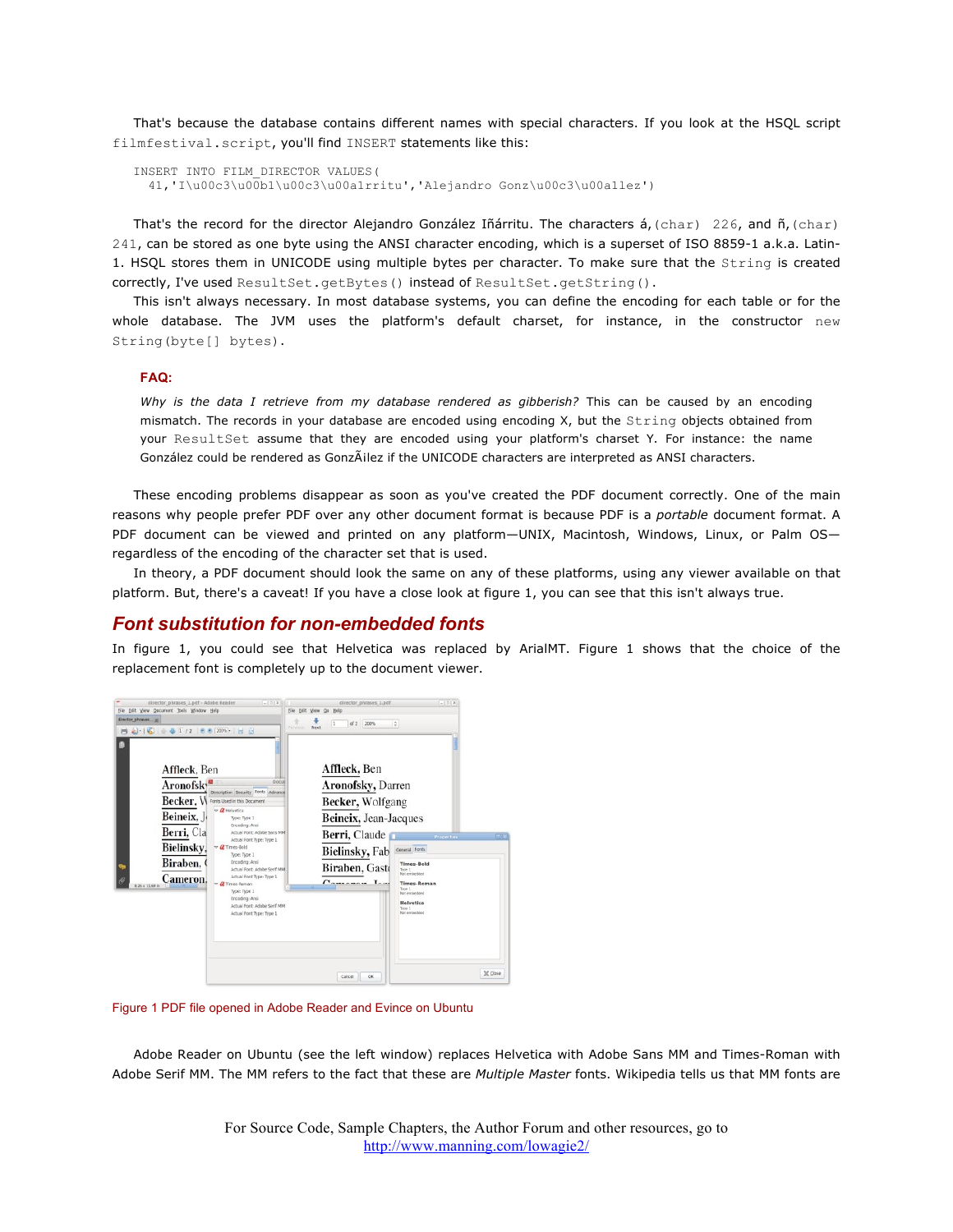*"an extension to Adobe Systems' Type 1 Postscript fonts. [...] From one MM font, it is conceivable to create a wide gamut of typeface styles of different widths, weights, and proportions without losing the integrity or readability of the character glyphs."*

Adobe Reader for Linux uses a generic font when it encounters a non-embedded font for which it can't find an exact match. Looking at the output of *File > Properties > Fonts* in Evince (Ubuntu's default document viewer), you might have the impression that the actual Times-Bold, Times-Roman, and Helvetica fonts are used, but that's just Evince fooling us. Helvetica and Times-Roman aren't present on my Linux distribution. Evince is using other fonts instead. On Ubuntu Linux, you can consult the configuration files in the /etc/fonts directory. I did, and I discovered that on my Linux installation, Times and Helvetica are mapped to Nimbus Roman No9 L and Nimbus Sans, free fonts that can be found in the /usr/share/fonts/type1/gsfonts directory.

Observe that we are looking at the same document, on the same operating system (Ubuntu Linux), yet the names of the directors in our document look slightly different because different fonts were used. We were very lucky that the names were legible. Not embedding fonts is always a risk, especially if you need special glyphs in your document. Not every font has the descriptions for every possible glyph.

#### **NOTE:**

Characters in a file are rendered on screen or on paper as glyphs. ISO-32000 9.2.1 states: "A character is an abstract symbol, whereas a glyph is a specific graphical rendering of a character. For example: The glyphs A, **A**, and *A* are renderings of the abstract 'A' character. Glyphs are organized into fonts. A font defines glyphs for a particular character set."

#### **FAQ:**

*Why are the special characters missing in my PDF document?* This isn't an iText problem. You could be using a character that has the description for a corresponding glyph on your system, but if you don't embed the font, that glyph can be missing on an end user's system. If the PDF viewer on that system can't find a substitution font, it won't be able to display the glyph. The solution is to embed the font. But even if you embed the font, some glyphs can be missing because they weren't even present in the font you tried to embed. The solution here is to use a different font that does have the appropriate glyph descriptions.

In the next example, we'll avoid possible problems caused by font substitution by embedding the font.

## *Embedding fonts*

Up until now, we've created fonts using nothing but the Font object. The fonts that are available in this class are often referred to as the *standard type 1 fonts*. These fonts aren't embedded by iText. The next example is a variation on the previous one. We don't have to change listing 2; we only have to replace listing 1 with listing 3.

## **Listing 3 DirectorPhrases2.java**

| public static final Font BOLD;<br>public static final Font NORMAL; | Α<br>Α |
|--------------------------------------------------------------------|--------|
| static {                                                           |        |
| BaseFont timesbd = $null;$                                         |        |
| BaseFont times = $null:$                                           |        |
| try {                                                              |        |
| timesbd = BaseFont.createFont("c:/windows/fonts/timesbd.ttf",      | B      |
| BaseFont. WINANSI, BaseFont. EMBEDDED) ;                           | B      |
| times = BaseFont.createFont("c:/windows/fonts/times.ttf",          | B      |
| BaseFont. WINANSI, BaseFont. EMBEDDED) ;                           | B      |
| catch (DocumentException e) {                                      |        |
| $e.$ printStackTrace $()$ ;                                        |        |
| System.exit $(1)$ ;                                                |        |
| catch (IOException e) {                                            |        |
| $e.$ printStackTrace $()$ ;                                        |        |
| System.exit $(1)$ ;                                                |        |
|                                                                    |        |
| $BOLD = new Font(timesbd, 12);$                                    |        |

For Source Code, Sample Chapters, the Author Forum and other resources, go to http://www.manning.com/lowagie2/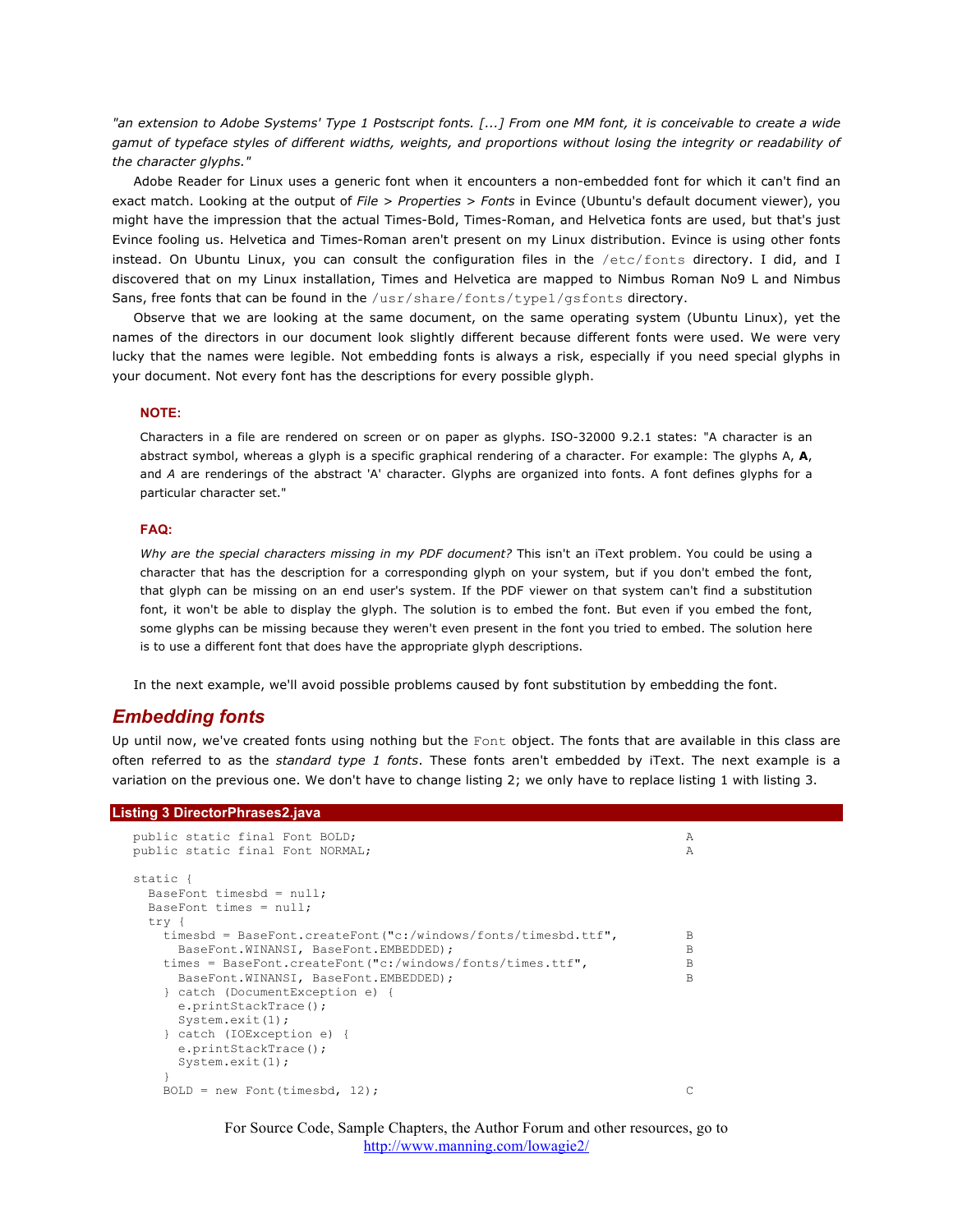```
NORMAL = new Font(times, 12); }
  public Phrase createDirectorPhrase(ResultSet rs)
    throws UnsupportedEncodingException, SQLException {
   Phrase director = new Phrase();
   Chunk name = new Chunk(new String(rs.getBytes("name"), "UTF-8"), BOLD);
   name.setUnderline(0.2f, -2f); D
    director.add(name);
   director.add(new Chunk(",", BOLD));
   director.add(new Chunk(" ", NORMAL));
    director.add(new Chunk(new String(
     rs.getBytes("given_name"), "UTF-8"), NORMAL));
   director.setLeading(24); E
    return director;
 }
A Font objects
B BaseFont objects
C Creates a Font using a BaseFont and a size
D A different way to underline a Chunk
E Defines a custom leading
```
In this example, we're telling iText where to find the font programs for Times New Roman (times.ttf) and Times New Roman Bold (timesbd.ttf) by creating a BaseFont object. We're asking iText to embed the characters (BaseFont.EMBEDDED versus BaseFont.NOT\_EMBEDDED), using the ANSI character set (BaseFont.WINANSI). We can create a Font instance using a BaseFont object and a float value for the font size.

Figure 2 looks very similar to the screen shot in figure 1; only now, the PDF file is rendered in the exact same way in both viewers.

| File Edit View Document Tools Window Help<br>director phrases a)<br>A C + U 13 0 0 150% H H<br>a.                                                                       |                                                                                                                                                                                                                                                                                                                                                                           | Previous: | File Edit View Go Help<br>of $3$<br>l1<br>Next                                                                                                      | $\ddot{\circ}$<br>150%                                                                                                                                                                               |         |
|-------------------------------------------------------------------------------------------------------------------------------------------------------------------------|---------------------------------------------------------------------------------------------------------------------------------------------------------------------------------------------------------------------------------------------------------------------------------------------------------------------------------------------------------------------------|-----------|-----------------------------------------------------------------------------------------------------------------------------------------------------|------------------------------------------------------------------------------------------------------------------------------------------------------------------------------------------------------|---------|
| Affleck, Ben<br>Aronofsky,<br>Becker, Wo<br>Beineix, Jea<br>Berri, Claud<br>Bielinsky, F<br>Biraben, Ga<br>ъ<br>Cameron, J<br>$8.26 \times 11.49$ in $\left  4 \right $ | Document Propert<br>Description Security Fords Advanced<br>Fonts Used in this Document<br>$\nabla$ <i>Q</i> Helvetica<br>Type: Type 1<br>Encoding: Ansi<br>Actual Font: Adobe Sans MM<br>Actual Font Type: Type 1<br>TimesNewRomanPS-BoldMT (Embedded Subs<br>Type: TrueType<br>Encoding: Ansi<br>TimesNewRomanPSMT (Embedded Subset)<br>Type: TrueType<br>Encoding: Ansi |           | Affleck, Ben<br>Aronofsky, Darren<br>Becker, Wolfgang<br>Beineix, Jean-Jacques<br>Berri, Claude<br>Bielinsky, Fab<br>Biraben, Gaste<br>Cameron, Jan | Properties<br>General Fonts<br><b>TimesNewRomanPS-BoldMT</b><br>TrueTime<br>Embedded subset<br><b>TimesNewRomanPSMT</b><br>TrueType<br><b>Embedded subset</b><br>Helvetica<br>Type 1<br>Not embedded | 日间      |
|                                                                                                                                                                         |                                                                                                                                                                                                                                                                                                                                                                           |           | Cancel<br>OK                                                                                                                                        |                                                                                                                                                                                                      | X Close |

Figure 2 PDF file opened in Adobe Reader and Evince on Ubuntu

Observe that there's more space between the different names because we've used setLeading() to change the leading. The name of the directors are also underlined differently compared to the previous example, because we've chosen not to define "underline" as a property of the Font, but as an attribute of the Chunk.

With the method Chunk.setUnderline(), we can set the line thickness (in the example. 0.2 pt) and a Y position (in the example: 2 pt below the baseline). The parameter to set the Y position allows us to use the same method to strike a line through a Chunk. There's also a variant of the method that accepts six parameters:

1. A Color, if you want the line to have a different color than the text